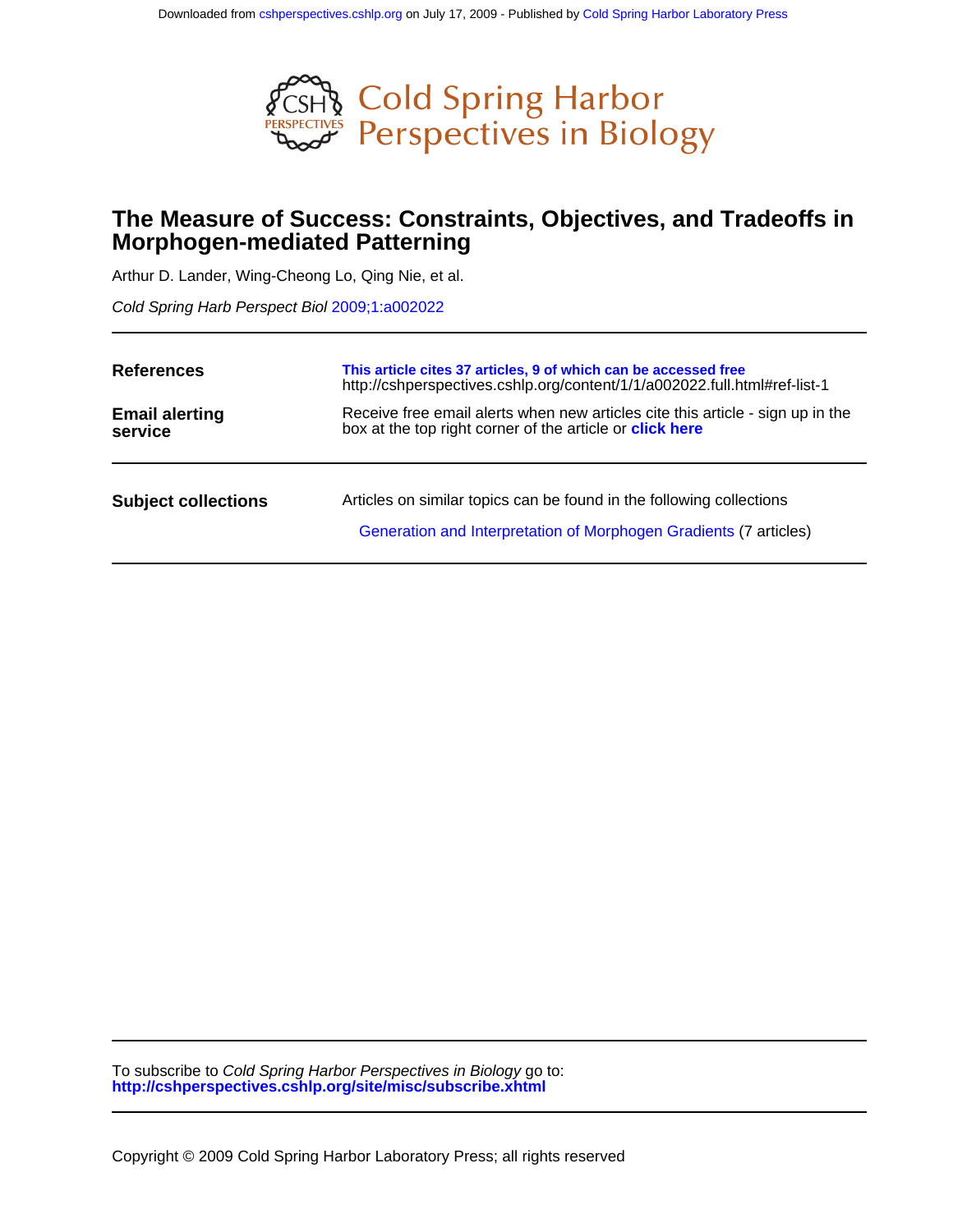# The Measure of Success: Constraints, Objectives, and Tradeoffs in Morphogen-mediated Patterning

# Arthur D. Lander, Wing-Cheong Lo, Qing Nie, and Frederic Y.M. Wan

Departments of Developmental and Cell Biology, Mathematics and Biomedical Engineering, and Center for Complex Biological Systems, University of California, Irvine, California 92697-2300 Correspondence: adlander@uci.edu

A large, diverse, and growing number of strategies have been proposed to explain how morphogen gradients achieve robustness and precision. We argue that, to be useful, the evaluation of such strategies must take into account the constraints imposed by competing objectives and performance tradeoffs. This point is illustrated through a mathematical and computational analysis of the strategy of self-enhanced morphogen clearance. The results suggest that the usefulness of this strategy comes less from its ability to increase robustness to morphogen source fluctuations per se, than from its ability to overcome specific kinds of noise, and to increase the fraction of a morphogen gradient within which robust threshold positions may be established. This work also provides new insights into the longstanding question of why morphogen gradients show a maximum range in vivo.

I gradients has shifted from purely mechanistic n recent years, much research on morphogen questions—how gradients form and how morphogens signal—to strategic ones—how gradients perform well in the face of various kinds of constraints and perturbations. Forty years ago, Francis Crick was among the first to call attention to constraints that morphogens face, noting that the time required to spread a signal by random transport through a tissue varies with the square of distance (Crick 1970). Using order-of-magnitude calculations, he argued that observed biological maxima for morphogen-mediated patterning were just about where they should be if morphogen signals spread by aqueous diffusion.

Although the idea that diffusion time is what limits the sizes of morphogen gradients remains untested, Crick's work established a precedent of seeking explanations for developmental processes in terms of constraints imposed by the physical world. In the area of biological pattern formation, continued interest in how real-world limits constrain mechanisms has led many current investigators to focus on matters of robustness, the engineering term that describes the relative insensitivity of a system's behavior to perturbations it may be expected to encounter. With respect to morphogen gradients, most work has focused on parametric robustness, i.e., insensitivity to parameter values (e.g., the dosage of genes,

Editors: James Briscoe, Peter Lawrence, and Jean-Paul Vincent

Additional Perspectives on Generation and Interpretation of Morphogen Gradients available at www.cshperspectives.org

Copyright @ 2009 Cold Spring Harbor Laboratory Press; all rights reserved; doi: 10.1101/cshperspect.a002022 Cite this article as Cold Spring Harb Perspect Biol 2009;1:a002022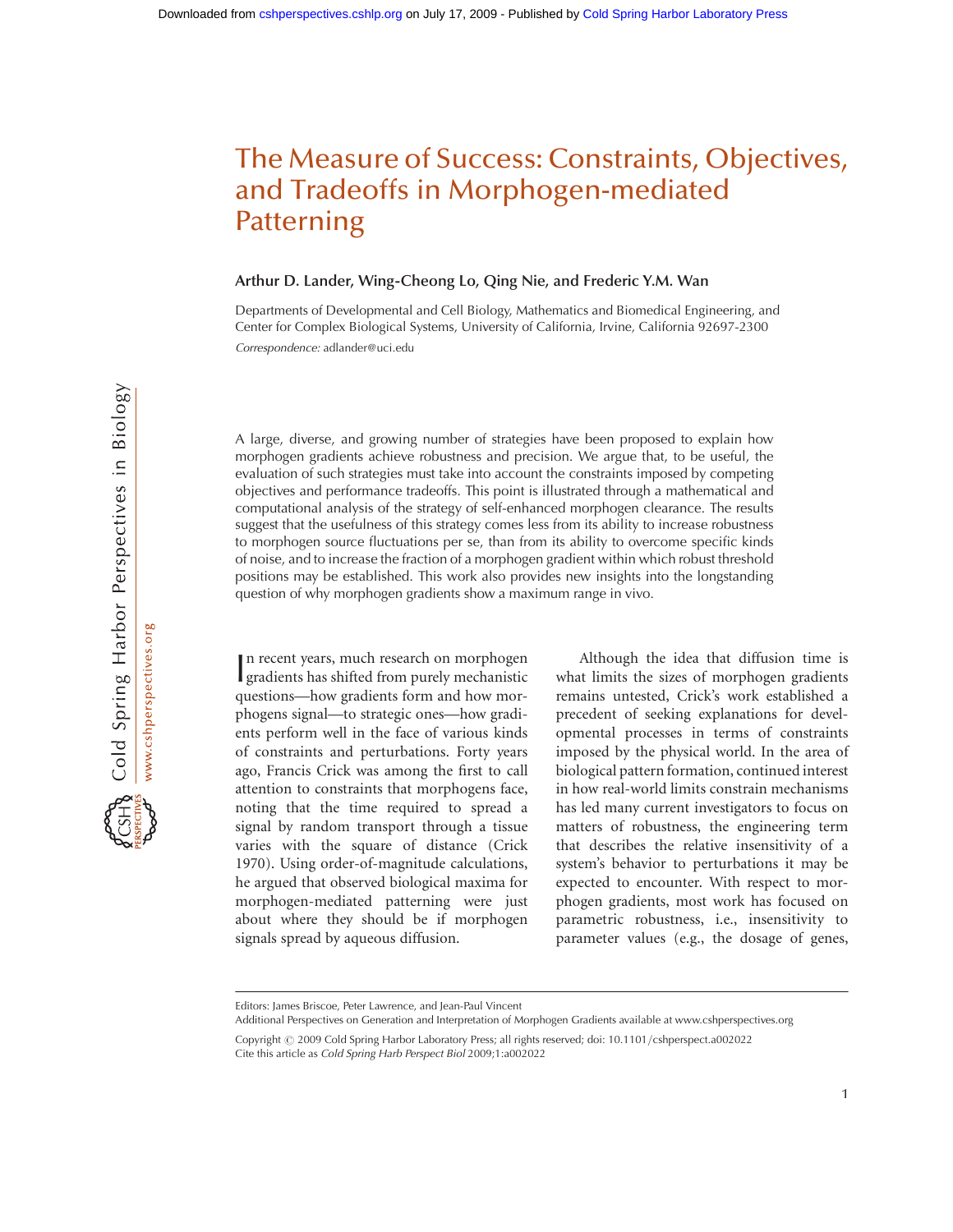levels, or rate constants of enzymes [Eldar et al. 2002; Eldar et al. 2003; Eldar et al. 2004; Bollenbach et al. 2005; Shimmi et al. 2005; White et al. 2007]). Some investigators have also focused on the "precision" of morphogen gradients, which may be understood as robustness to the causes and effects of natural variation among individuals in a population (Houchmandzadeh et al. 2002; Gregor et al. 2007; Tostevin et al. 2007; Bollenbach et al. 2008; Emberly 2008).

Remarkably, after hardly a decade of intensive study of such questions, we find ourselves awash in a sea of diverse and intriguing mechanisms for conferring one or another type of robustness on morphogen-mediated patterning. Mechanisms that operate at the level of gradient formation include self-enhanced morphogen degradation (Eldar et al. 2003), facilitated transport (Eldar et al. 2002; Shimmi et al. 2005), serial transcytosis (Bollenbach et al. 2005), presteady state patterning (Bergmann et al. 2007), and competition between morphogens for binding to inhibitors (Ben-Zvi et al. 2008). Mechanisms that operate at the level of morphogen detection and interpretation include morphogenetic apoptosis (Adachi-Yamada and O'Connor 2002), cell rearrangement (Ashe and Briscoe 2006), integration of signals from multiple morphogens (McHale et al. 2006; Morishita and Iwasa 2008), and various types of local cell-to-cell signaling (e.g., Amonlirdviman et al. 2005).

Why so many strategies? Biologists are often quick to ascribe multiplicity to redundancy, but the perspective of engineering suggests a different view. Most engineers accept the "no free lunch" principle (also referred to as "conservation of fragility"), which states that any mechanism that increases robustness in one setting (i.e., to one type of perturbation, or with respect to one type of output) always compromises it in another. The fact that every strategy comes at a price has been offered as an explanation for the seemingly inescapable fragility of highly engineered, modern technology (Carlson and Doyle 2002). By building complex machines that resist everything we think of, we inevitably create susceptibilities to the things we neglected. Although biology is not the result of human engineering, we have no reason to believe that natural selection can circumvent the limits that engineers confront.

In a world of no free lunch, one must evaluate a strategy not just by what it is good for, but the "price" of using it. With regard to morphogen-mediated patterning, it is reasonable to suggest that diverse strategies exist because each comes at a different price. If so, achieving meaningful biological understanding requires that we engage in a sort of cost-benefit analysis, in which each strategy is evaluated in the context of the performance objectives of the organism and constraints of the physical world. This is a tall order, as there is a great deal we still do not know about the performance needs of developing organisms (for example, for all the work performed so far on morphogen gradient robustness, we still know little about the magnitudes of the perturbations that need to be withstood). Nevertheless, there is no reason not to get started, as even through the early investigation of hard questions, one commonly learns useful things.

# SELF-ENHANCED CLEARANCE: A PARADIGM STRATEGY FOR ROBUSTNESS

In this vein, we begin by reviewing a wellaccepted strategy for achieving parametric robustness in morphogen gradients: the principle of self-enhanced clearance (SEC). In their seminal paper, Eldar et al. (2003) described how having a morphogen stimulate its own degradation can provide a powerful way to build gradients that are highly robust to variation in the level of morphogen production at a source (although they referred explicitly to degradation, it is actually the removal of the morphogen from the diffusing pool—e.g., by binding and endocytosis, which may or may not be accompanied right away by degradation—that makes the strategy work, hence our substitution of the term "clearance" for degradation). These investigators found evidence for SEC in two of the well-known gradients in the Drosophila wing imaginal disc—those formed by Wingless (Wg) and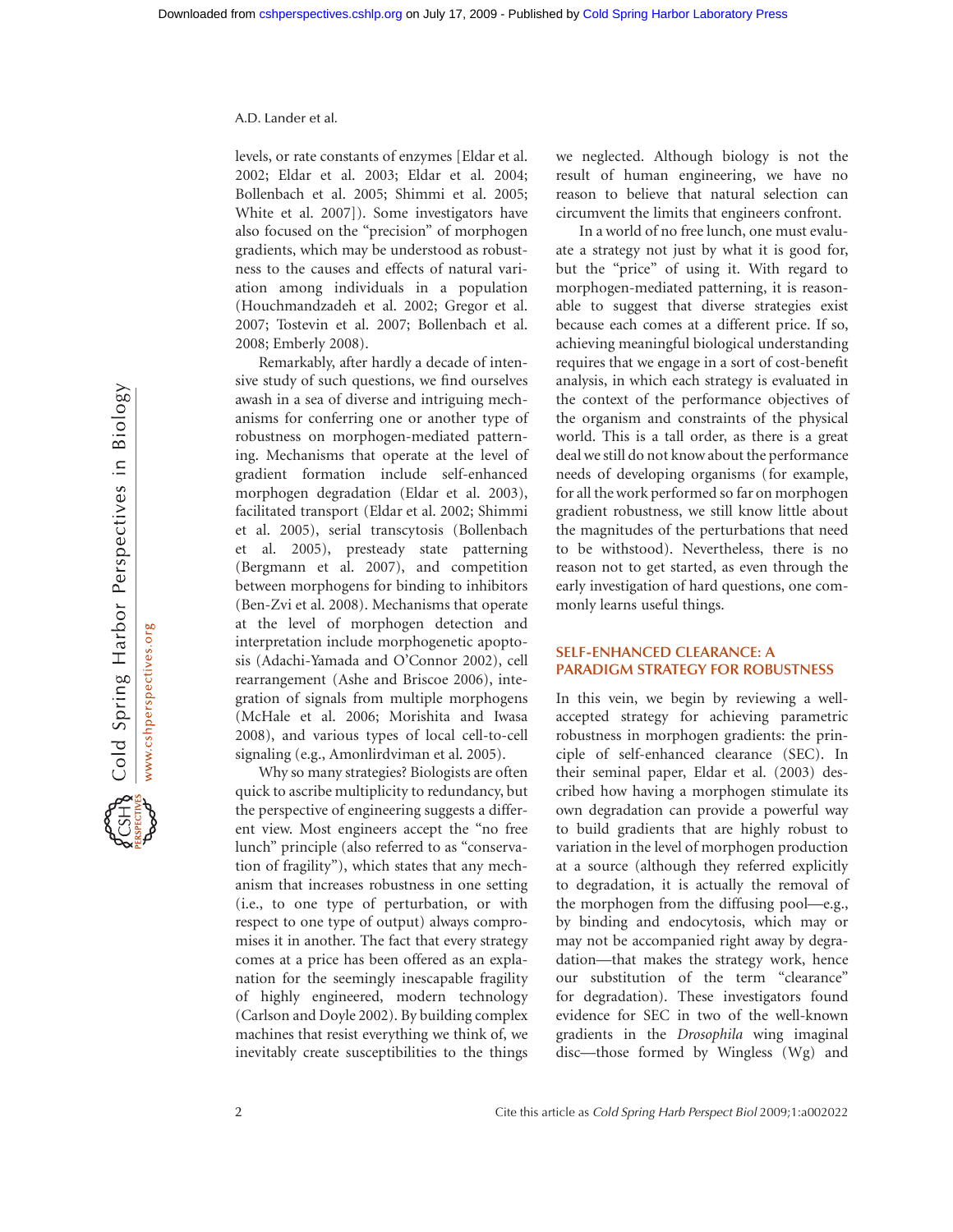Hedgehog (Hh). In both cases, albeit by different molecular mechanisms, morphogen signaling leads to increased clearance, such that fluctuations in morphogen production are effectively neutralized close to the source. Recently, SEC has also been recognized in retinoic acid gradients in the zebrafish embryo (White et al. 2007).

Curiously, the third major gradient in the Drosophilawing disc—the bone morphogenetic protein (BMP) gradient (formed primarily by the morphogen Dpp, with assistance from the related TGF-beta family member Gbb [Khalsa et al. 1998])—not only fails to engage in SEC, it does the opposite: BMP signaling downregulates expression of the BMP receptor thickveins (Tkv), and it is this receptor that provides the major route for BMP clearance. The contrast between the relationship between signaling and clearance in the BMP versus Wg gradients of the wing disc is strikingly illustrated by the opposite results obtained when receptors are overexpressed in the two systems. Forced overexpression of Wg receptor gene Dfz2 leads to a marked expansion of the Wg signaling gradient, whereas forced overexpression of Tkv leads to a marked contraction of the BMP gradient (Cadigan et al. 1998; Lecuit and Cohen 1998).<sup>\*</sup> More recently, it was also shown that reduced Tkv expression expands the BMP signaling gradient (Akiyama et al. 2008).

By the same token that SEC promotes robustness (to morphogen production rates), self-repressed clearance ought to do the opposite. We wondered why the BMP gradient would use a seemingly counter-productive strategy. This prompted a closer look at the details of gradient formation.

As a start, we recall that, in a tissue with uniform morphogen decay, with morphogen produced by a point source (in one dimension) or line source (in two dimensions), the gradient that is formed will take on, at steady state, the shape of a declining exponential function (equation 1, see Box 1). A single parameter  $\lambda$ captures the characteristic length scale of such a system (distance over which the gradient decreases by  $e^{-1} \sim 37\%$ ); it relates the processes of diffusion and decay through the formula  $\lambda = (D/k)^2$ , in which D is the effective diffusion coefficient, and  $k$  an effective clearance rate constant. Rearranging equation 1 tells us that the location at which any threshold value of morphogen  $L$  is crossed in a uniform decay (UD) gradient is  $x = -\lambda \ln(L/L_0)$ . As many have pointed out, this means an *m*-fold change in  $L_0$  produces an absolute shift in x of  $\lambda$  lnm, for all x. Because most morphogen gradients seem to pattern fields on the order of three length-scales in size (Reeves et al. 2006), this means a twofold variation in morphogen synthesis will displace all patterns by about one fourth of the width of the entire patterned field. It is this calculation that suggests that UD gradients, in general, lack the robustness that biology demands.

If, on the other hand, one makes decay nonuniform, clearing morphogen faster when morphogen levels are higher, the result is a nonuniform length scale—short close to the source and longer far away (equation 2). Although the pattern shift caused by a change in morphogen level at the source is still proportional to length scale, it is only the length scale near the source that matters. Because length scale at that location can be made very short, whereas length scales elsewhere are long, SEC gradients are more robust than UD gradients of similar size (Eldar et al. 2003).

Although this explanation captures the gist of SEC, it glosses over some important issues. In principle, there is no reason why a UD gradient could not use just as short a length scale as an SEC gradient. Suppose one wanted to position a patterning threshold  $20 \mu m$  from a morphogen source. In a UD gradient with  $\lambda = 10 \,\mu \text{m}$ , that threshold occurs at 2 $\lambda$ ,

<sup>-</sup>The stabilizing effects of DFz2 on the Wg gradient do not necessarily mean that DFz2 is not a clearance receptor for Wg. As Eldar et al. (2003) point out, SEC in the Wg gradient requires an "active" mechanism, wherein Wg signaling regulates some process that influences the efficiency of Wg removal. Although they suggested that DFz2 might sequester a protease, recent work suggests that regulation of accessory molecules such as notum or dally-like, that have marked effects on Wg gradient formation (Giraldez et al. 2002; Han et al. 2005), could be involved.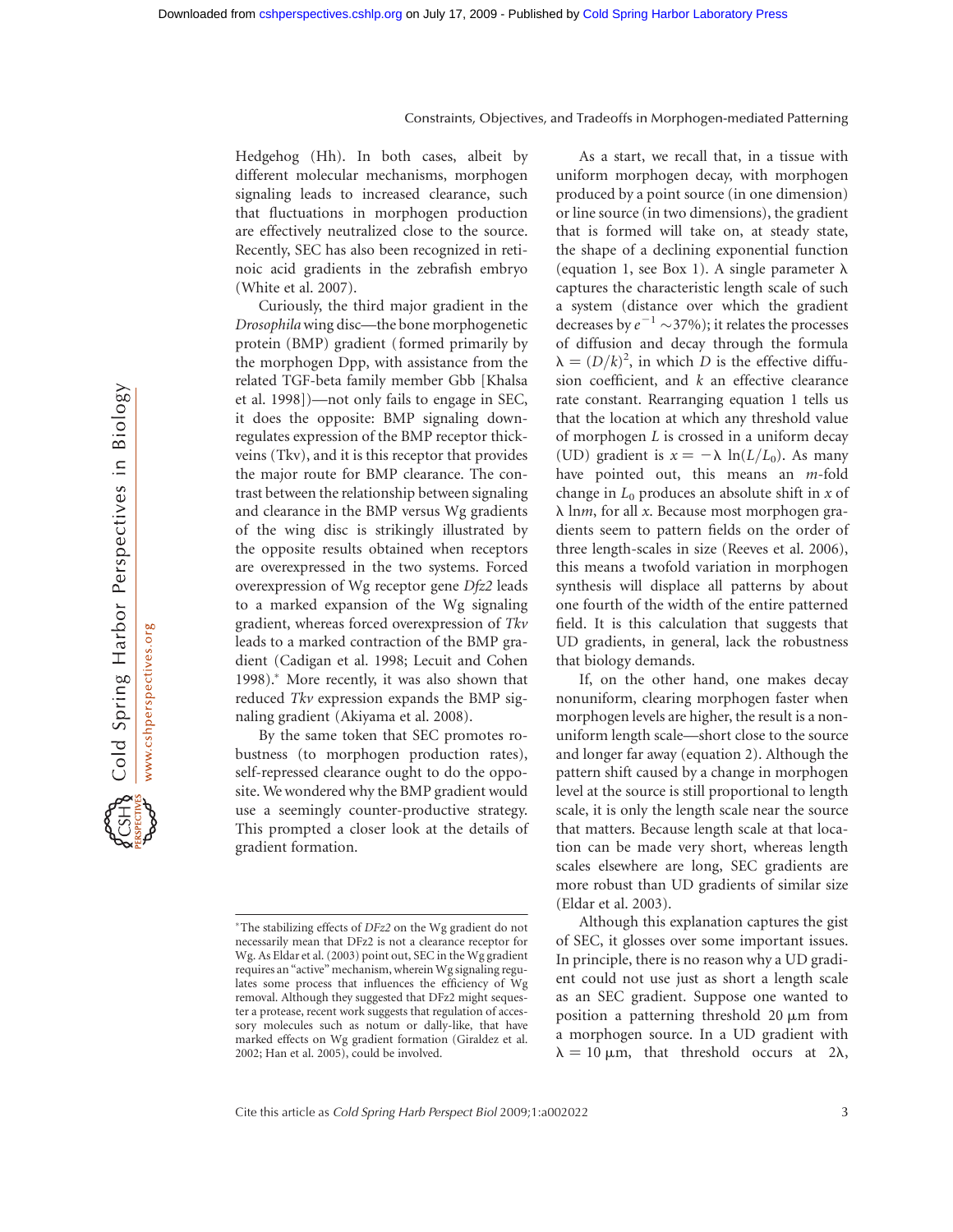#### BOX 1. MODELING THE SHAPES OF MORPHOGEN GRADIENTS

The general equation for a morphogen gradient is  $\partial_t c = D \partial_x^2 c - F(c) + V(x)$ , in which c is morphogen concentration, x is distance, D is a diffusion coefficient,  $V(x)$  is a rate of morphogen production (taken to be 0 for  $x > 0$  and V for  $-d < x < 0$ , in which d is the width of the production region), and F is a function that relates morphogen concentration to morphogen clearance. If receptors mediate clearance, do so linearly, and are not saturated,  $F(c) = \frac{kcr}{K_m}$  in which k is a rate constant, r is receptor concentration, and  $K_m$  is a modified dissociation constant. Defining a scaled variable  $y = c/K_m$ , we obtain the steady-state equation  $y'' = \frac{1}{\lambda^2} (y - v[x])$ , in which  $\overline{\lambda} = \sqrt{D K_m / (k r)}$ , and  $v[x] = V(x)/(k r)$ . This may be solved to

$$
y = y0e^{-x/\bar{\lambda}} \tag{1}
$$

If there is self-enhanced clearance (Eldar et al. 2003), such that decay increases with some power n of c, then  $F(c) = kc^{n+1}$ . Making assumptions and substitutions as before, the steady state equation is  $y'' = \frac{1}{\lambda^2} (y^{n+1} - v[x])$ , in which  $\bar{\lambda} = \sqrt{D K_m / (k r^{n+1})}$ , and  $v[x] = V(x)/(k r^{n+1})$ . For  $n = 1$ , the solution is:

$$
y = \left(\frac{x}{\sqrt{6}\,\bar{\lambda}} + \frac{1}{\sqrt{y0}}\right)^{-2} \tag{2}
$$

From these equations, we may obtain expressions for length scale  $\lambda$  (as a function of y), the sensitivity  $S_{x,y0}$ , of any position x to the value of y at  $x = 0$ , and the transition width, w, caused by receptor binding noise. For equation 1,  $\lambda = \overline{\lambda}$ ,  $S_{x,y0} = \overline{\lambda}/x$ , and  $w = 2\overline{\lambda}/\sqrt{\rho y}$ , in which  $\rho$  is receptor concentration in numbers of molecules per cell. For equation 2,  $\lambda = \overline{\lambda} \sqrt{3/(2y)}$ ,  $S_{x,y0} = \frac{\lambda}{x} \sqrt{\frac{3}{2y0}}$ , and  $W = \frac{\overline{\lambda}}{y} \sqrt{\frac{6}{\rho}}$ .

The above solutions apply only under conditions of low receptor saturation, when levels of bound morphogen are proportional to those of free morphogen. More general forms for UD and SEC gradients are shown below, together with an example of self-repressed clearance (SRC). Although none of these can be solved explicitly, expressions for  $\lambda$ ,  $S_{x,y0}$ , and w may still be obtained.

| Case | Transformed equation                                                       | $\lambda(y)$                                                                                                                                                                                                                                                                                          |
|------|----------------------------------------------------------------------------|-------------------------------------------------------------------------------------------------------------------------------------------------------------------------------------------------------------------------------------------------------------------------------------------------------|
|      | UD $y'' = \frac{1}{\lambda^2} \left( \frac{y}{1 + y} - v[x] \right)$       | $\frac{y\lambda}{\sqrt{2}\sqrt{y - \ln(1+y)}}$                                                                                                                                                                                                                                                        |
|      | SEC1 $y'' = \frac{1}{\lambda^2} \left( \frac{y^2}{(1+y)^2} - v[x] \right)$ | $\frac{y}{\sqrt{2}\sqrt{y+\frac{y}{1+y}-2ln(1+y)}}$                                                                                                                                                                                                                                                   |
|      | SEC2 $y'' = \frac{1}{2^2} \left( \frac{y - \beta}{(1 + v)} - v[x] \right)$ | $\frac{y\overline{\lambda}}{\sqrt{2}\sqrt{y-(1+\beta)ln(1+y)}}$                                                                                                                                                                                                                                       |
|      | SEC3 $y'' = \frac{1}{2} \left( \frac{y^2}{(1+y)} - v[x] \right)$           | $\frac{y\lambda}{\sqrt{(-2+y)y+2ln(1+y)}}$                                                                                                                                                                                                                                                            |
|      |                                                                            | SRC1 $y'' = \frac{1}{\lambda^2} \left( \frac{2y}{1+y} / \left( 1 + \frac{\sqrt{1+\varphi^2 y}}{\sqrt{1+y}} \right) - v[x] \right)$ $\frac{y\bar{\lambda}}{2} / \sqrt{\frac{-1 - y + \sqrt{(1+y)(1+y\varphi^2)}}{\ln \left[ 1 + \varphi^2 + 2\varphi(y\varphi + \sqrt{(1+y)(1+y\varphi^2)}) \right]}}$ |

SEC1, the most directly comparable to equation 2, comes from replacing  $F(c) = kc^2$  with  $F(c) = kb^2$ , in which b, the concentration of bound morphogen receptor complexes =  $cr/(K_m + c)$ . We note, however, that the most plausible mechanisms by which morphogen signaling might up-regulate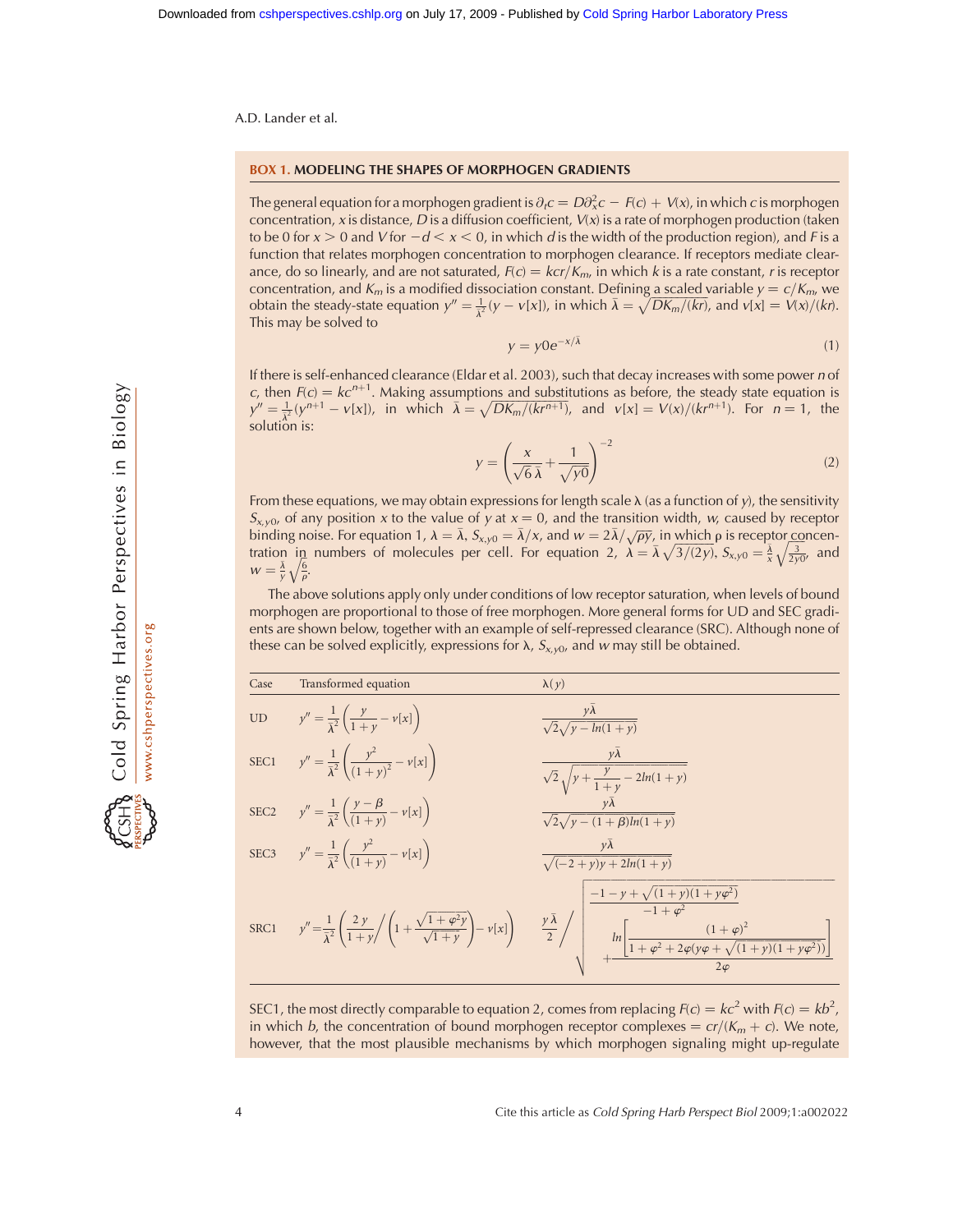morphogen removal are not consistent with this scenario. That is because, in most cases, the ratelimiting step in morphogen decay is morphogen capture, and if morphogen signaling stimulates that process, i.e., increases the association rate constant  $k_{on}$  for morphogen–receptor interaction, then  $K_m$  is no longer a constant, but a function of b. If we model this by replacing  $K_{\text{on}}$  with  $K_{\text{on}}$  $(1 + \alpha/b)$ , we obtain SEC2, in which  $\beta$  stands for  $\alpha/r$ . An alternative mechanism might be to allow morphogen signaling to up-regulate the expression of an enzyme that degrades free morphogen: In this case, receptor saturation would limit morphogen signaling, but not morphogen decay, leading to the expression  $F(c) = kcb$ , and equation SEC3, in which  $\bar{\lambda} = \sqrt{D/(kr)}$ . A third mechanism having morphogen signaling up-regulate receptor expression, as occurs in Hedgehog gradients produces a highly distinctively shaped, short-range gradient profile, and has not been considered here. The equation for self-repressed clearance, SRC1, was obtained by allowing morphogen signaling to exert negative feedback on receptor synthesis according to  $r = r_{\text{max}}/(1 + \gamma b)$ , in which  $r_{\text{max}}$  is the total receptor level in the absence of feedback,  $\bar{\lambda} = \sqrt{D K_m/(k r_{\text{max}})}$  and  $\varphi = \sqrt{1 + 4 \gamma r_{\text{max}}}$ .

meaning that a twofold change in morphogen concentration at the source produces a  $6.9 \mu m$  $(=10ln2)$  shift in pattern, or about 35% of the original distance to the threshold—hardly what one would call robust. But if the gradient used a length scale  $\lambda = 2 \mu m$ , so that the threshold occurred at  $10\lambda$ , then a twofold change in morphogen concentration would produce only a 1.4  $\mu$ m shift (6.9%).

Notice that we have chosen to quantify robustness in terms of relative (percentage) movement, not absolute movement, of a patterning threshold location. By this metric, no single value characterizes an entire gradient; robustness is different at different patterning thresholds. We find this approach quite natural—after all, a 2  $\mu$ m change in a 4  $\mu$ m wide pattern element seems like a much more serious defect than a  $2 \mu m$  change in an  $80 \mu m$  wide pattern element. Moreover, it allows us to formalize the notion of robustness in terms of the standard engineering notion of sensitivity coefficient (Reeves and Fraser 2009), the measure of the fold-change in system output with respect to any fold-change in input (specifically,  $S_{a,b} = d \ln a / d \ln b$ ). Sensitivity coefficients are unitless, facilitating comparisons among models and mechanisms. By this measure, in any morphogen gradient in which morphogen production is restricted to a domain  $x < 0$ , the sensitivity of any threshold position  $x > 0$  to the level of morphogen at  $x = 0$  is simply  $\lambda_0/x$ , in which  $\lambda_0$ stands for the length scale at the source.

Because a UD gradient can match, point for point, the robustness of an SEC gradient (simply by matching the length scale at the source), what is the advantage of nonuniform decay? As Figure 1A shows, such a UD gradient decreases, at every location, to a lower fraction of its starting value than the SEC one. The further from the source, the lower that fraction. For example, at the location where the sensitivity coefficient  $= 0.3$  (i.e., a twofold change in morphogen level at  $x = 0$  causes a  $2^{0.3}$ -fold [23%] positional shift), morphogen levels have declined four times as much in the UD case as in the SEC one (compare arrows in Fig. 1A).

Presumably, there must be some limit to how low morphogen concentrations may get before they can no longer be useful. Accordingly, having to work with lower morphogen concentrations would seem a liability for UD gradients. But could not this liability be neutralized simply by using higher morphogen levels at the outset (i.e., near the source)? As shown in Figure 1B, any UD gradient described by equation 1 can always be made to match the robustness and morphogen level of any SEC gradient described by equation 2, at any single location, simply by adjusting the initial value from which the UD gradient declines. Why then should a morphogen gradient bother with SEC?

## HOW HIGH IS TOO HIGH?

The obvious answer is that there may be limitations to how high one can go in the level of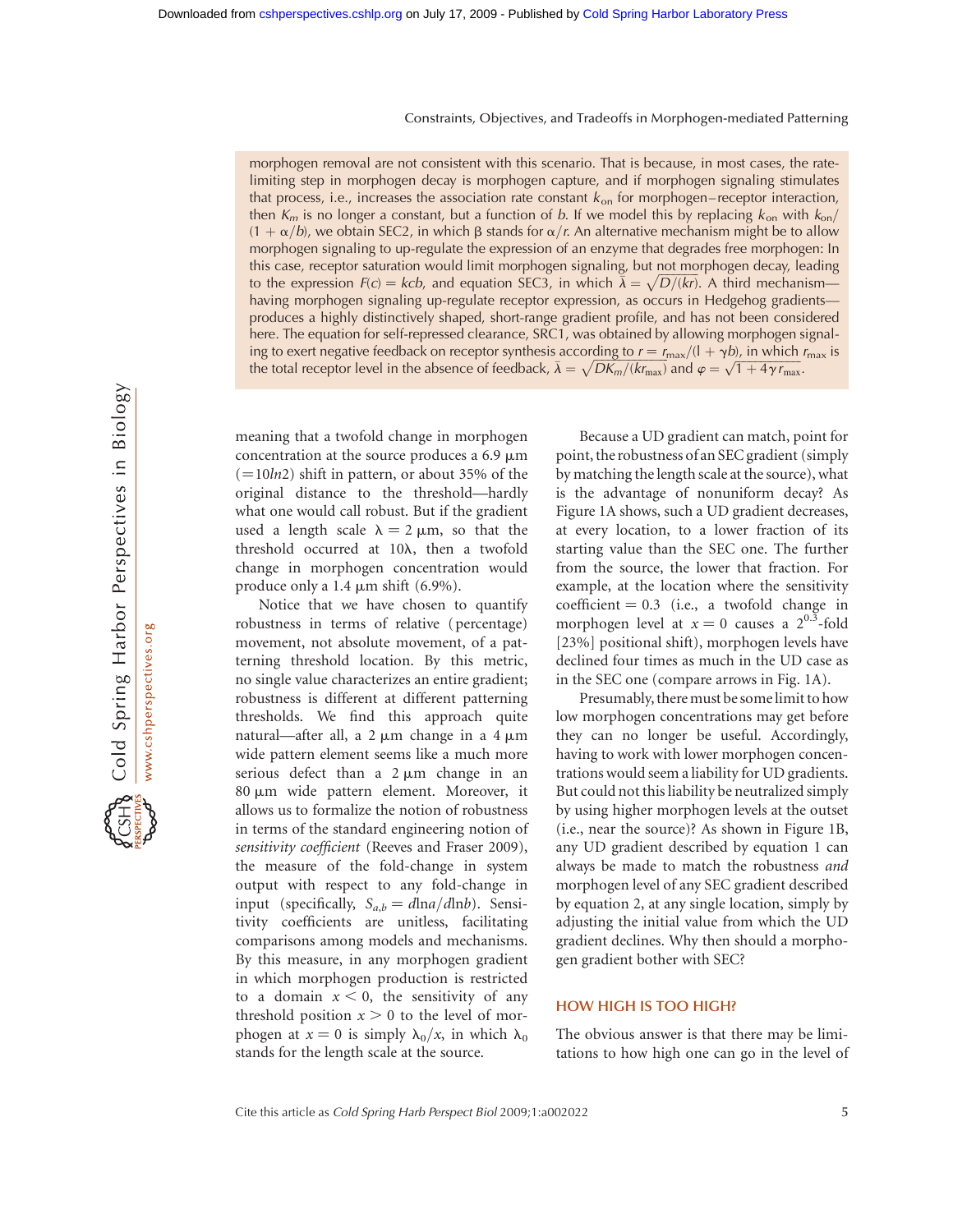



2.5 3.0 3.5 E 4.0

*Production region* >> *l*

*Production*

*Sy0*, *v*

Figure 1. Gradient decay mechanisms and robustness to rates of morphogen synthesis. (A) According to equations 1 and 2, morphogen gradients with uniform decay (UD) and self-enhanced clearance (SEC) will be equally robust to morphogen synthesis rates if they display the same length scale near the source. If they start from the same initial concentration, however, the UD gradient will fall increasingly below the SEC gradient as one moves further from the source (arrows show morphogen levels at the location where  $S_{x,v0}$ , the sensitivity of threshold location to initial morphogen concentration, equals 0.3). (B) For any UD gradient, equivalent robustness to morphogen synthesis rate and equivalent morphogen levels at any single threshold point can be achieved by initiating the UD gradient from a higher starting value. (C) According to equations 1 and 2, the amount by which a UD or SEC gradient shifts in response to a twofold change in morphogen synthesis is  $ln2$  times the length scale at the source. However, outside the regime of very low receptor saturation, the shift can be much larger, as shown in  $(D)$ .  $(D)$  Units of free morphogen concentration are scaled to  $K<sub>m</sub>$ , such that the value of 0.28 corresponds to 22% receptor saturation. (E,F) When receptor saturation is not negligible, morphogen concentration near the source can go up steeply with morphogen synthesis rate.  $S_{y0,y}$  is the coefficient of sensitivity of y0 (morphogen level at  $x = 0$ , scaled to  $K_m$ ) to the rate of morphogen synthesis, and is plotted in panel E as a function of  $y_0$  and in panel F as a function of  $\theta$ 0, receptor saturation at  $x = 0$ . Note that the results depend on the size of the morphogen production region relative to the length scale parameter, which determines the fraction of morphogen molecules that are cleared within the production region, as opposed to diffusing away from it.

morphogen at the start of a gradient. Certainly, proteins can only be synthesized and secreted so fast. However, given that morphogen gradients may be fed by morphogen-producing regions of considerable size (consult the Hh gradient in the Drosophila wing disc [Tabata and Kornberg 1994]), these limits are not especially constraining. To see what the real problem is, we need to strip away two assumptions that are widely used to simplify the analysis of morphogen gradients. These assumptions lay behind the formulation of equations 1 and 2, as well as quite a few conclusions in the literature about how morphogen gradients behave.

The first assumption is that the level of morphogen receptor occupancy (the actual input to morphogen signaling) is, to a close approximation, proportional to that of free morphogen. This is only true when morphogen receptors are far from saturation. As levels of free morphogen increase, receptors become saturated, their fractional occupancy  $\theta$  following the formula  $\theta = c/(c + K_{\rm m})$ , in which c is the concentration of free morphogen. The constant  $K<sub>m</sub>$  here resembles the familiar dissociation constant for binding, but reflects modifications to account for effects of internalization and degradation on occupancy (Lander 1999). If receptors play any role in morphogen clearance (either directly or as a consequence of their signaling), then only when  $\theta \ll 1$ everywhere are equations 1 and 2 valid. For larger  $\theta$ , gradient shape becomes distorted in a manner that, in principle, might be detectable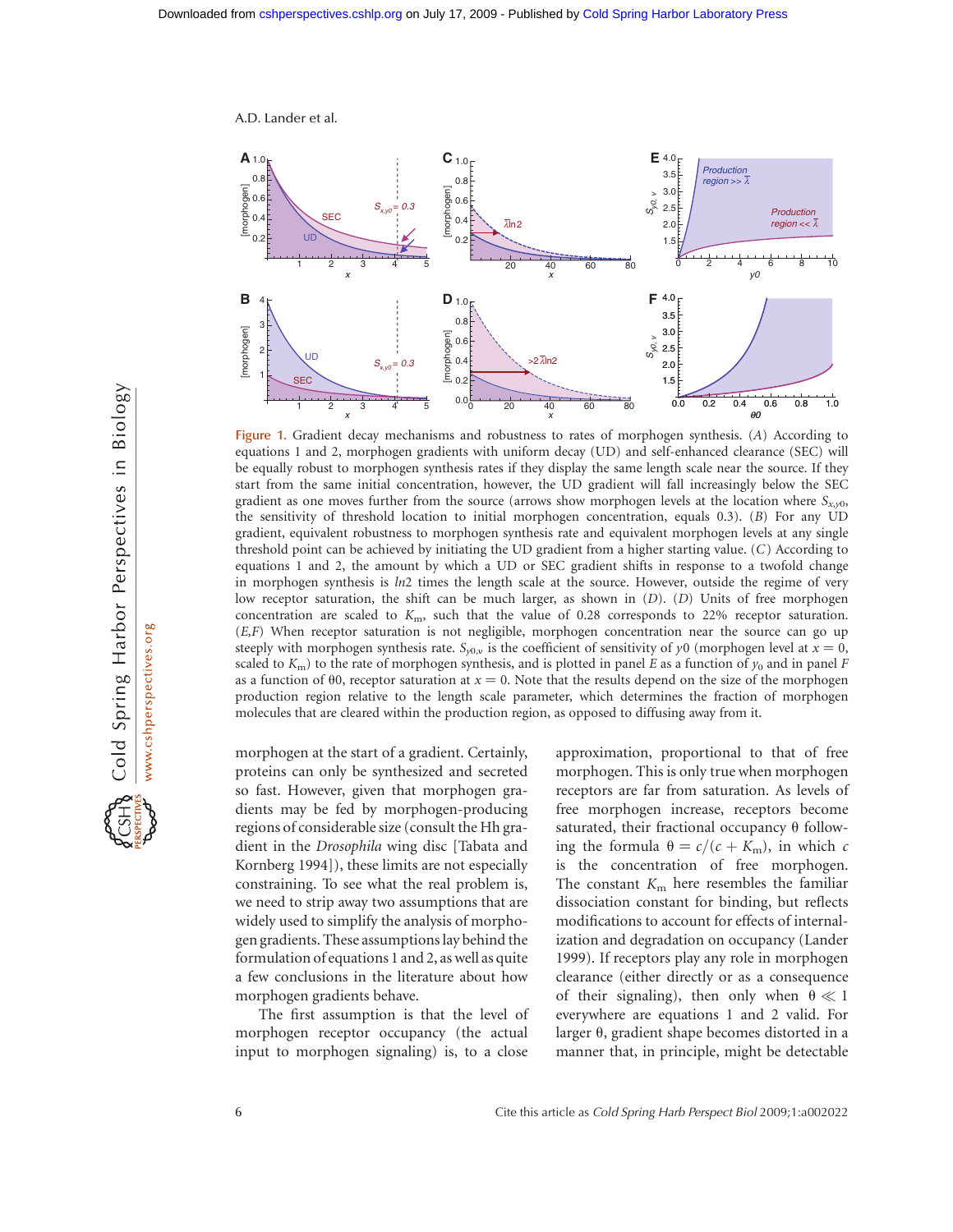Constraints, Objectives, and Tradeoffs in Morphogen-mediated Patterning

in measurements of actual morphogen gradients. In practice,  $\theta$  needs to be very close to 1 before such distortion is obvious. A more sensitive indication of receptor saturation is discrepancy between the measured length scale of a morphogen gradient and the measured length scale of its signaling gradient. A signaling gradient that declines more slowly than the gradient of the morphogen that elicits it would indicate possible receptor saturation near the source. Interestingly, when just such measurements were made for the Dpp gradient of the Drosophila wing disc (Bollenbach et al. 2008), length scales of  $17 \pm 4.3$  µm for Dpp molecules, and  $25 \pm 4.5 \,\mu m$  for phosphorylated Mad (the signal arising from receptor occupancy), were obtained. Given the overlapping error bars, these measurements were reported as "not significantly different." Yet, given the distances over which the measurements were made, it is easy to show that, for a UD gradient, the observed 50% increase in apparent length scale is just what one would observe if receptor occupancy is at about 50% near the source! Clearly, the possibility that real morphogen gradients start from a position of significant receptor saturation cannot be ignored.

The second assumption is that one may use the *level* of morphogen near the source as a valid proxy for the rate of morphogen production within the source. In studies of morphogen gradients, it is widely assumed that if one wishes to learn how robust a gradient will be to changes in morphogen production one need only calculate how robust it is to changes in its starting value (or, equivalently, the value of morphogen flux, or current, adjacent to the source). Strictly speaking, this assumption also only holds when receptors are far from saturation. For  $\theta > 0.25$ , the deviation from ideal behavior is considerable, and it can be frankly massive if the width of the morphogen production region is large.

Figure 1C,D illustrates the point. Panel C uses equation 1 to plot the profile of free morphogen for a UD gradient with length scale  $\lambda = 20$ . The dashed curve shows the effect of doubling the initial morphogen concentration, a rightward shift of  $\lambda$ ln2. Panel D, in contrast, plots a UD profile in which receptor saturation effects are taken into account. In this example, free morphogen concentration, y, is expressed relative to  $K_{\rm m}$ , so that the value of  $\theta$  at  $x = 0$ equals  $y0/(1 + y0)$ , in which y0 stands for the level of free morphogen at  $x = 0$ . For example, because the solid curve in panel D starts at  $y =$ 0.28, receptor saturation at that point comes out to be  $0.28/1.28 = 22%$ . We also take the width of the morphogen production region into account, and assume it is large compared with the length scale of the morphogen within it. Under these circumstances, we find that a twofold increase in morphogen synthesis rate leads to a nearly fourfold increase in morphogen concentration next to the source, and more than a doubling of the rightward shift of the gradient.

Much of the explanation for this effect stems from a simple fact: If receptors mediate morphogen clearance, then as receptors become saturated, so does clearance. Accordingly, as morphogen synthesis increases, the fraction of synthesized molecules cleared by receptors goes down, meaning that the fraction of morphogen molecules that escape clearance within the production region (or nearby to it) goes up by *more* than the increase in synthesis.

We can quantify this effect with a sensitivity coefficient,  $S_{\nu 0,\nu}$ , which captures the sensitivity of  $y0$  to the rate of morphogen synthesis,  $v$ , in the production region. Avalue of  $S_{\nu 0,\nu} = 1$  corresponds to the statement that the level of free morphogen at  $x = 0$  varies linearly with the rate of morphogen synthesis; a higher value means a steeper-than-linear relationship. As shown in Figure 1E,  $S_{y0,y}$  is always greater than one for a UD gradient, and increases with increasing  $y0$ . In Figure 1F, this relationship is plotted as a function of receptor saturation at  $x = 0$ . From it, one can see that, with saturation levels just under 60%,  $S_{\gamma 0, \nu} = 4$ , i.e., free morphogen can vary with as much as the fourth power of morphogen synthesis rate! For SEC gradients, the overall picture is similar for large  $y_0$ , although for values of  $y_0 < 1$ ,  $S_{y0,y}$ dips below one (data not shown). This is because increasing receptor occupancy stimulates morphogen clearance (but only up to the point that receptors become saturated).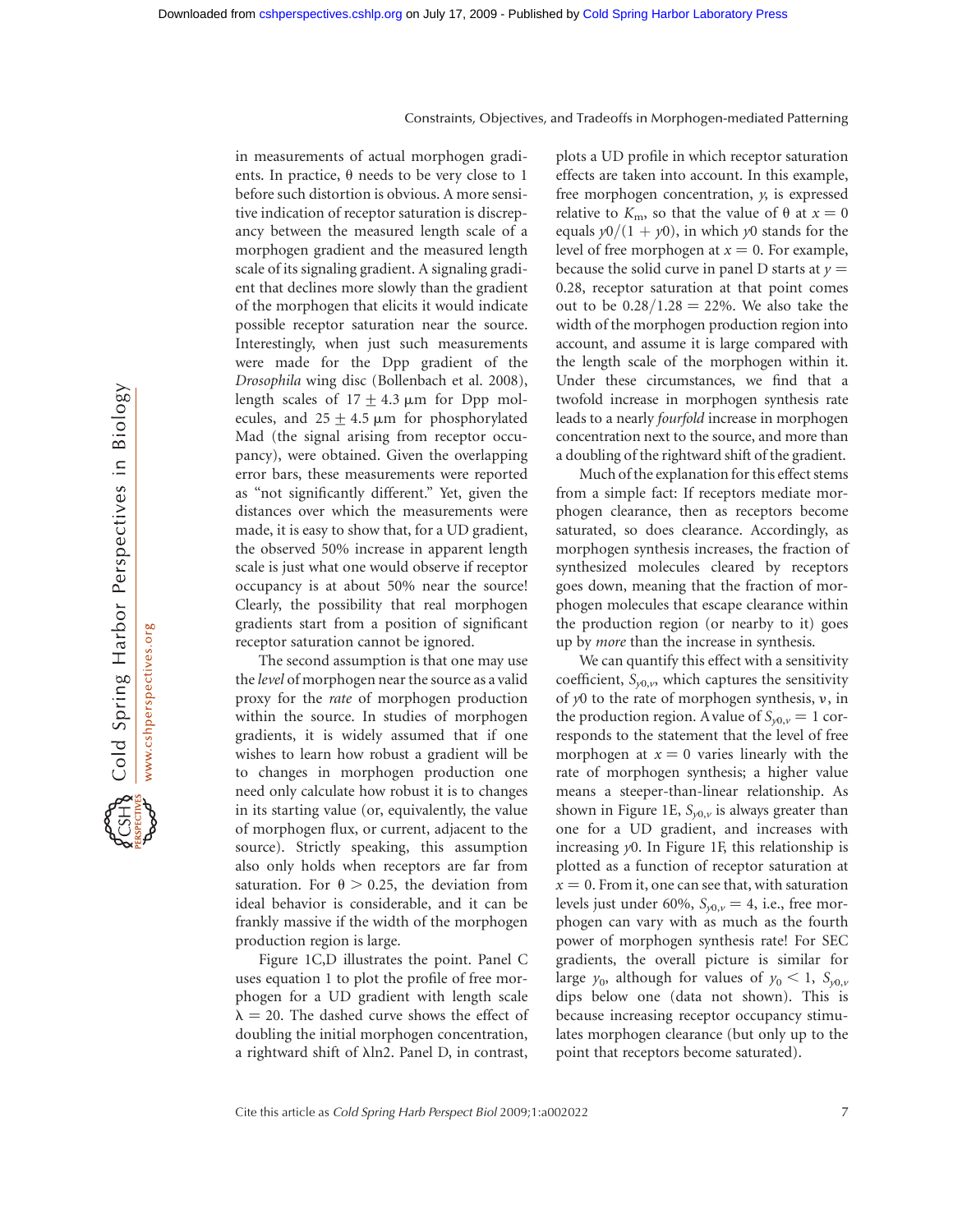The advantage of quantifying the effects of receptor saturation and morphogen decay within production regions in terms of a sensitivity coefficient is that the quantity we are really after—the overall sensitivity of position  $(x)$  to morphogen synthesis rate  $(v)$ —can be found simply by multiplying  $S_{\nu 0,\nu}$  by  $S_{x,\nu 0}$  (the latter term is simply the sensitivity of position to y0—the free morphogen concentration at  $x = 0$ —and equals  $\lambda_0/x$ , as discussed earlier). When we do this for UD gradients, we find that matching both the robustness and morphogen level of an SEC gradient is usually quite impossible. As one tries to raise  $y0$  to compensate for a small  $\lambda$ , the ensuing decline in robustness requires one to lower  $\lambda$  even more.

What this means is that UD gradients cannot easily escape from the low morphogen levels they incur in exchange for robustness. But do they really need to? Until now, we have assumed that there is some fixed level of morphogen below which pattern formation cannot occur. In reality, this value is not fixed, but different for different types of gradient mechanism—e.g., UD versus SEC. To see why, we need to consider the effects of noise on morphogen gradient interpretation.

### HOW LOW IS TOO LOW?

To the extent that morphogens specify tissue boundaries—locations to either side of which cells adopt different fates—the consequences of low morphogen levels on patterning need to be measured in terms of how they affect the ability to create such boundaries. We may distinguish two types of noise that influence the measurement of morphogen levels by cells: background noise and detection noise. The former refers to the degree of activation of the morphogen signaling pathway (or its downstream effectors) that occurs even in the absence of morphogen. The latter refers to inaccuracy in the measurement of morphogen levels because of noise in the measurement process itself. It is fair to say that we know very little about the levels of background noise among cells that respond to morphogens, but we may speculate that at least some of it comes from

ligand-independent receptor signaling, which tends to increase with increasing receptor levels (Feng and Derynck 1996; Harris et al. 1999). Thus, background noise likely imposes constraints on the total numbers of receptors a cell may possess.

With regard to detection noise, we can distinguish at least three types: The first is stochastic variation in free morphogen concentration, because of morphogen molecules moving in and out of the volume around cells. The second is cell-to-cell variability in the machinery of detection (e.g., numbers of receptors per cell, rates of internalization, levels of signaling intermediates, cell size, etc.). The third is fluctuation in levels of receptor occupancy because of the stochastic nature of association, dissociation, and internalization. Because of the rapidity with which free molecules diffuse over short distances, it is likely that fluctuations in free morphogen concentration are too fast to have a significant impact on morphogen binding and signaling (i.e., the fluctuations average out over time [for discussion, see Lauffenburger and Linderman 1993]). Cell-to-cell variability could have much larger effects, depending on what is varying and on what time scales (see Bollenbach et al. 2008). In the case of fluctuations in receptor occupancy, because of the stochasticity of binding events, we can be much more precise, because we can model those events explicitly. As shown in Figure 2A, using rate constants in the range of those in known morphogen gradient systems, one predicts fluctuations that vary over many minutes to hours. Such slowly varying noise could have a pronounced impact on target gene expression, provided the magnitude is sufficient. As Figure 2A points out, the magnitude of such "binding noise" increases as receptor occupancy decreases—for Poisson processes the coefficient of variation (cv; the standard deviation divided by mean), which is equal to the reciprocal of the square root of the mean.

The impact of detection noise on patterning (whether because of cell-to-cell variability or the stochastics of binding) is that some cells will find themselves on one side of a patterning threshold position, yet respond in the manner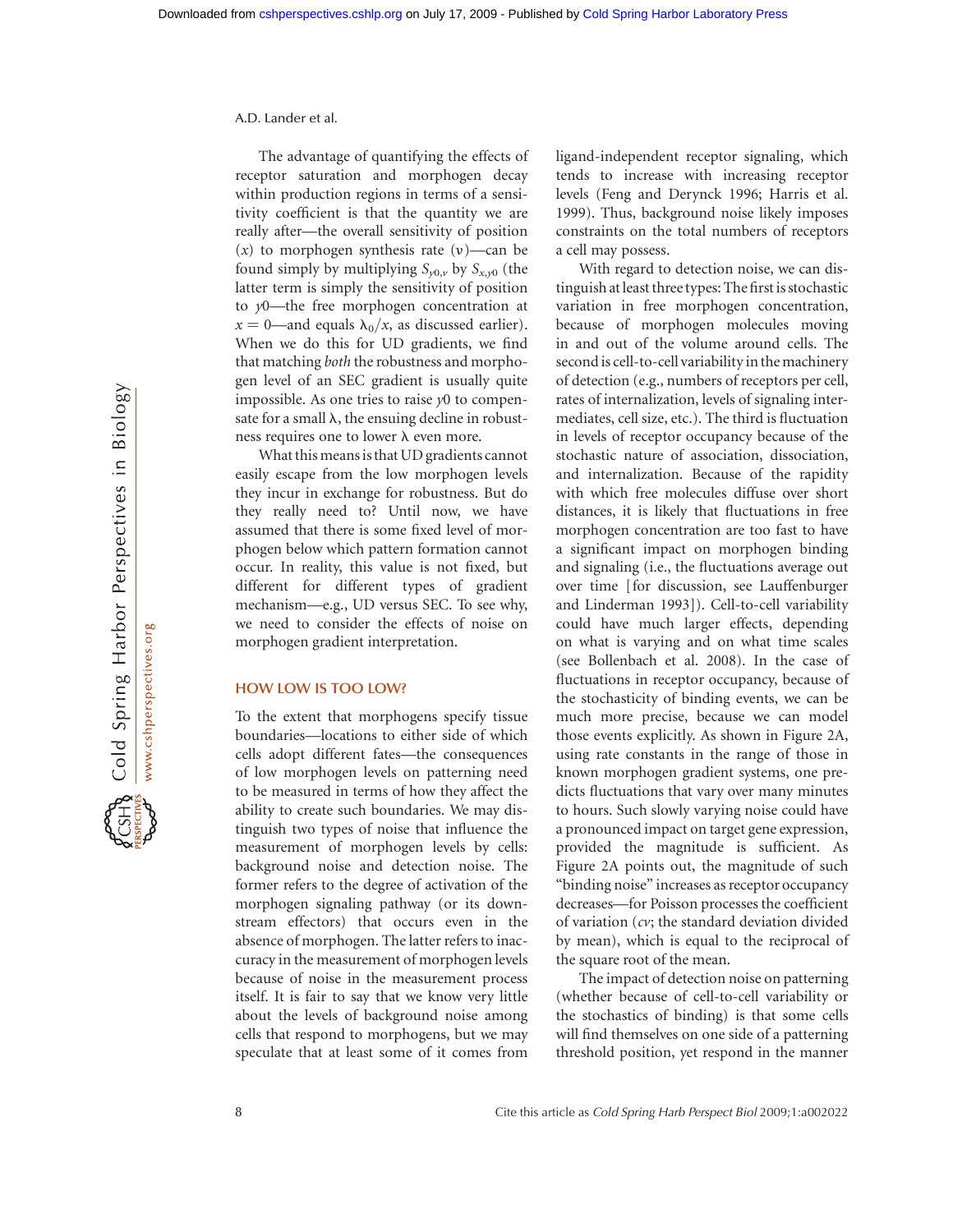#### Constraints, Objectives, and Tradeoffs in Morphogen-mediated Patterning



appropriate for cells on the other side. The result is a "salt-and-pepper" transition zone, rather than a sharp border of cell response, with a width equal to  $2cv \times \lambda$ , in which  $\lambda$  is the length scale of the gradient (Tostevin et al. 2007; Bollenbach et al. 2008; Emberly 2008) (for gradients in which length scale is not constant,  $w \approx 2cv \times \lambda^*$  in which  $\lambda^*$  is the average length scale within the region). This makes

Figure 2. Binding noise and background noise in morphogen detection and patterning. (A) Stochastic simulations were performed to visualize predicted fluctuations in receptor occupancy on cells with mean occupancies of 9.1 (red), 45.5 (green), or 227 (blue) receptors per cell. A logarithmic axis is used to show that the relative contribution of binding noise goes down as occupancy goes up. For the rate parameters used here  $(k_{\text{deg}} = 2 \times 10^{-4} / \text{sec}$  for bound receptors and  $10^{-4}/\text{sec}$  for free;  $k_{\text{off}} \ll k_{\text{deg}}$ ; receptor synthesis rates of 72 [red], 360 [green], and 1800 [blue] molecules/cell/h), the time course of the fluctuations is on the order of an hour, and therefore likely to be physiologically relevant. (B–D) Effect of binding noise on patterning. Simulations were performed to show the expected behavior of a field of  $50 \times 70$ cells, exposed to an exponentially declining morphogen gradient with length scale of 10 cell diameters, in which initial morphogen concentration is sufficient to occupy 50 receptors per cell, and thresholds for activating gene expression (represented by a color change from light to dark) occur at occupancy levels of 15  $(B)$ , 4  $(C)$ , or 0.5  $(D)$  receptors per cell. As expected, the width of the variegated response region increases with lower occupancy thresholds; this is quantified by overlaid pink boxes, which mark the regions within which cells have more than a 15% chance of responding inappropriately for their position. (E) Effects of background noise. Simulations were performed as in  $B-D$ , except that background (Gaussian) noise was added at a mean level equivalent to the occupancy of 1, 2, or 4 receptors per cell, with a coefficient of variation of 30%. The effects of background noise become significant only when it nears the cell response threshold. Whereas decreasing the gradient length scale is an effective strategy for minimizing the effects of binding noise, it has little effect on background noise, which can only be overcome by raising the response threshold.

intuitive sense: Even if there is a great deal of detection noise at a particular location, if the gradient is very steep, cells nearby will tend to have values of receptor occupancy well above or below the level of the noise. Figure 2B–D simulates the effects of binding noise on a UD gradient, in which thresholds for gene expression are set at levels of receptor occupancy of 15, 4, and 0.5 per cell. The pink regions mark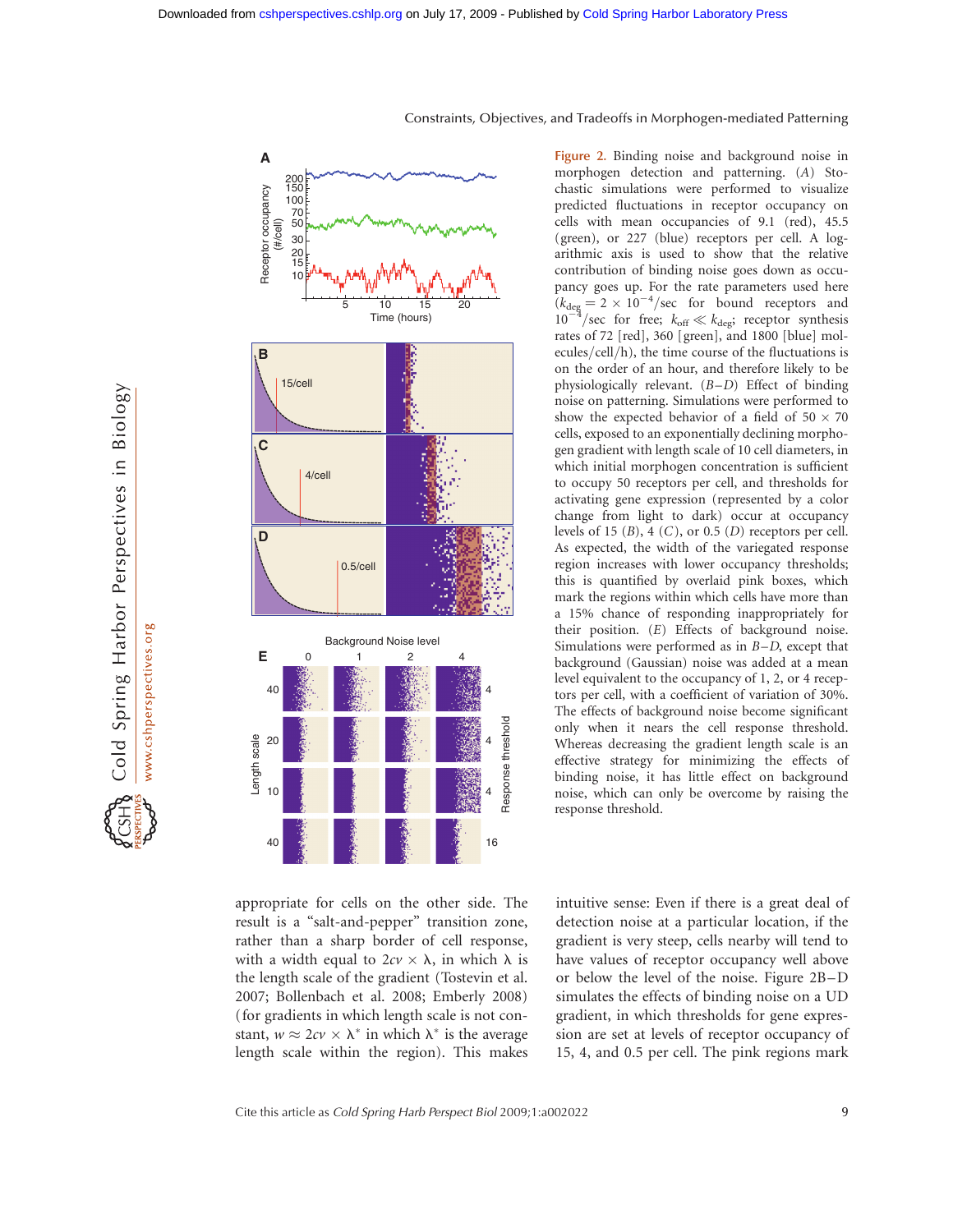the boundaries outside of which cells have no more than a 15% chance of choosing their fates incorrectly.

The fact that many gene-expression boundaries are variegated (e.g., Moser and Campbell 2005; Bollenbach et al. 2008) supports the view that noise has a significant impact in vivo. Whether the dominant source is cell-to-cell variation or binding noise is likely to depend on location, as the magnitude of the former changes little with distance, whereas the latter grows dramatically as one moves away from a morphogen source (because receptoroccupancy decreases). Thus, binding noise has the potential to limit on the distances over which morphogen gradients may be used, limits we will later argue are fairly easily reached.

Regardless of the source of detection noise, it should be apparent that SEC gradients should, in general, be more sensitive to it than UD gradients. This is because the length scales of SEC gradients increase with distance, whereas those of UD gradients do not. The very thing that makes SEC gradients more robust to one perturbation—fluctuations in the level of morphogen production—makes them more fragile to another—fluctuations in receptor occupancy. Indeed, if one compares SEC and UD gradients with the same length scales at the morphogen source, and asks how robust to morphogen synthesis rate they are at the most distant location where the transition width (because of binding noise) remains below any arbitrary value, one finds that SEC gradients perform only marginally better (Fig. 3A).

# IT IS NOT HOW ROBUST YOU MAKE IT, IT IS HOW YOU MAKE IT ROBUST

In the space of a few pages, we have come from explaining how SEC is a powerful robustness strategy to arguing that it is marginally useful. The fact that both statements can be supported by evidence nicely makes our main point: The evaluation of performance is always a matter of context. A strategy cannot be judged by how well it does a single job, but by how it manages the tradeoffs that come with competing performance objectives (and the absence of free lunch). What we learned in this case is that, within a context established by two particular, similarly weighted objectives (robustness to morphogen synthesis rate, and binding noise), SEC seems not much better than UD. But perhaps this was not the right context within which to make the comparison?

The value of being able to reduce strategies to mathematical formulations is that it enables us to explore performance over a diverse range of contexts, homing in on those sets of situations in which a given strategy outperforms others. In the case of SEC, two such situations are easily found.

The first is when background noise is more significant than binding noise, at the locations where patterning thresholds are crossed. The reason for this is that background noise does not show the same relationship to length scale as detection noise. The corrupting influence of background noise increases extremely steeply as the signal-to-noise ratio approaches one; in this neighborhood, no amount of length-scale shortening can recover the signal. Only elevating the signal above the noise does the trick (Fig. 2E). This, of course is precisely what the SEC strategy does well: Point for point, for the same degree of robustness to morphogen synthesis rate, the SEC gradient will always have a higher level of morphogen, and thus rise higher above the background. At present, we know little about the levels of background or binding noise in morphogen gradients, so the data are not available to determine whether those gradients with high background noise are indeed ones that use SEC.

The second situation in which SEC really shines is when a morphogen needs to place patterning thresholds at widely separated positions. As Figure 3B points out, because sensitivity to morphogen production rate decreases with distance from the source, whereas detection noise (especially binding noise) increases with distance, most gradients should display a limited "useful patterning range" (the region between  $x_S$  and  $x_w$  in Fig. 3B). Between the source and this region, robustness is not sufficient, and beyond this region, noise is too high. In Figure 3C we calculate, for UD gradients,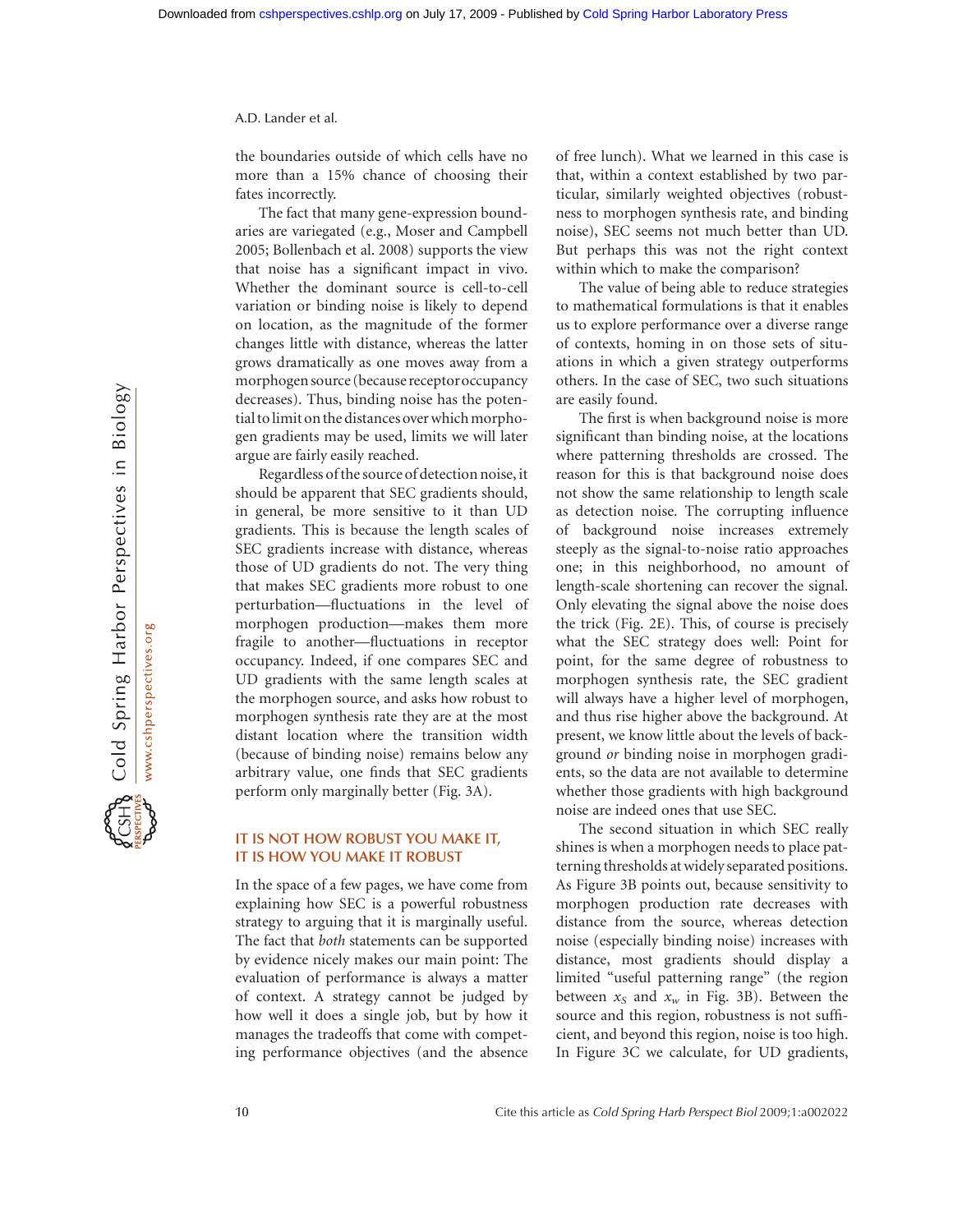

Constraints, Objectives, and Tradeoffs in Morphogen-mediated Patterning

Figure 3. Comparing performance of different gradient strategies. (A) Exact expressions for  $S_{xx}$  (robustness of position with respect to morphogen synthesis rate) for UD and SEC gradient mechanisms were evaluated for a series of values of  $\lambda_0$  (length scale at  $x = 0$ ), at the farthest location where the transition width w (positional uncertainty because of binding noise), remains below a maximum allowable value (in this example,  $4 \mu m$ , assuming a receptor density of 4500/cell).  $S_{xx}$  for SEC1 gradients was subtracted from  $S_{xx}$  for UD gradients to yield  $\Delta S_{x,y}$ , the robustness improvement because of SEC. Under most circumstances,  $\Delta S_{x,y}$  is relatively small  $(\Delta S_{xy} = 0.1$  means a twofold change in v produces a 2<sup>0.1</sup>-fold (7.2%) smaller change in x in SEC vs. UD gradients). Values of  $\lambda_0$ , in micrometers, are 1 (yellow), 2.5 (red), 5 (green), 7.5 (blue), 10 (orange), 12.5 (purple), and 15 (black). For these calculations, the size of the morphogen production region was assumed to be  $\ll \lambda$  (which minimizes degradation of robustness) (Figure 1E,F). For different receptor levels, identical curves are obtained if w is adjusted in proportion to the square root of the receptor level. (B) Receptor occupancy, robustness  $(S_{x,v})$ , and transition width because of binding noise (w), calculated empirically, for a simulated UD gradient (20  $\mu$ m production region; 4485 receptors per cell;  $D = 10 \ \mu m^2/sec$ ). Thresholds  $x_S$ , in which  $S_{x,y} = 0.3$ , and  $x_{yy}$  in which  $w = 4$ , are shown. Note that only a small fraction of the gradient lies between  $x_w$  and  $x_S$  (the "useful region"). (C) Predicted sizes of useful regions of UD gradients of different  $\lambda_0$ (values shown beside each curve, color coded as in panel A), as a function of  $x_w$ , the maximum patterning width (calculations assume small production region). Moving clockwise around each loop, one encounters gradients with initial receptor occupancies,  $\theta$ 0, running from low to high (curves change from solid to dashed at the point where  $\theta$ 0 = 0.5). (D) A set of random UD gradient profiles (covering a wide range of parameter values) was generated as in panel B, and values of  $x<sub>S</sub>$  and  $x<sub>w</sub>$  were calculated empirically. Note the good agreement with panel C, except for very small  $\lambda_0$  (when the assumption of small production region size is least valid). (E) Predicted sizes of useful regions of SEC1 gradients of different  $\lambda_0$ , plotted as in C. Note that in both  $C$  and  $E$ , the size of the useful region is generally maximized when receptors are moderately saturated at the source ( $\theta$ 0 close to 0.5). This provides a strong theoretical argument why real morphogen gradients are unlikely to operate under conditions in which the effects of receptor saturation can be neglected!

the relative proportion of the total patterning range that is "useful" in this way, as a function of gradient size and  $\lambda_0$  (length scale near the source). The calculations imply that, to spread a gradient over a substantial distance, one must sacrifice a great deal of the useful patterning range. Figure 3D confirms the analysis in

Figure 3C with numerical simulations based on randomly chosen parameter sets.

Figure 3E goes through the same analysis as Figure 3C, but for SEC gradients (strategy SEC1) (see Box 1). The most striking difference is the much greater relative size of the "useful range." After seeing this result, it occurred to

Cite this article as Cold Spring Harb Perspect Biol 2009;1:a002022 11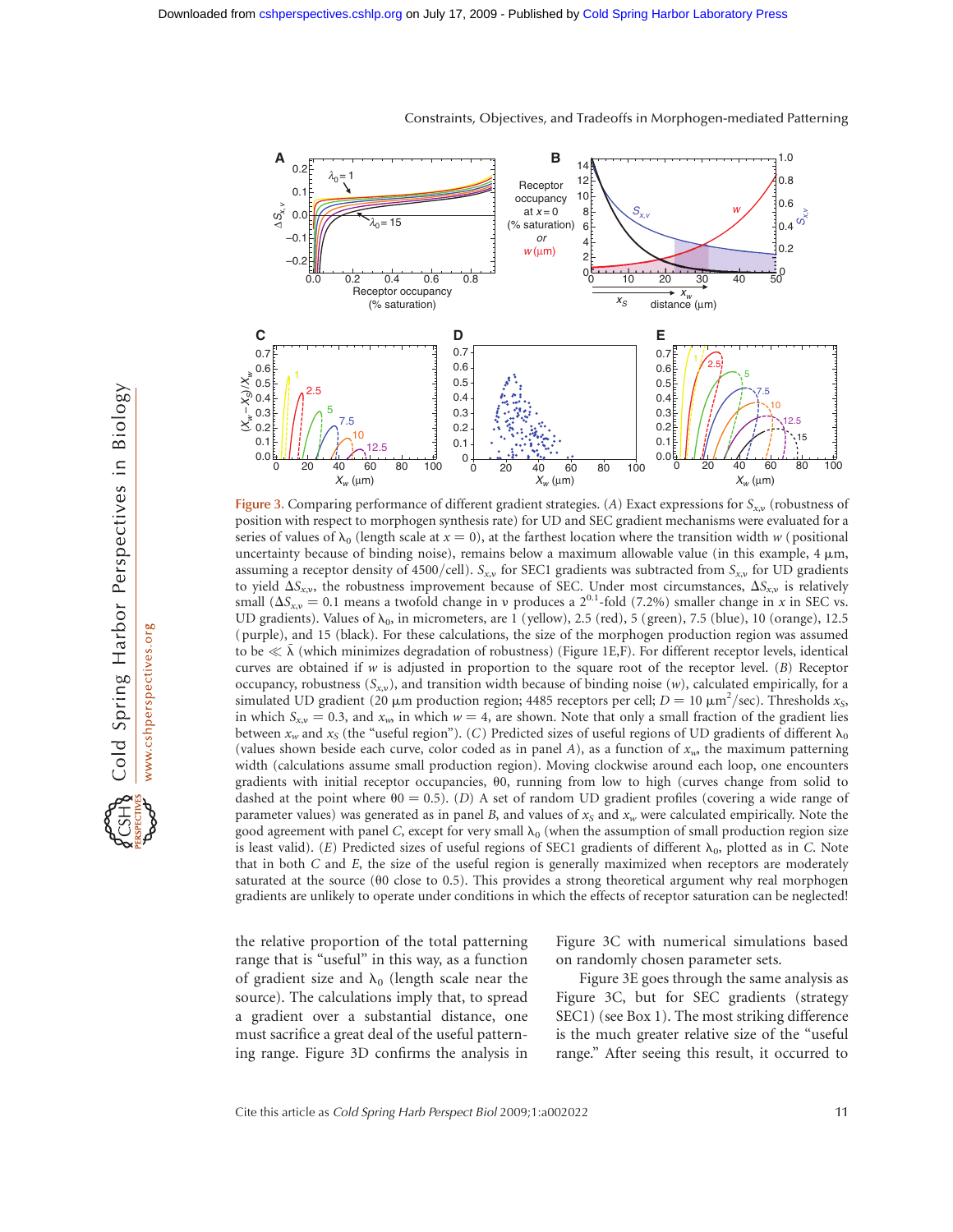us that one of the most significant differences between the wing disc Wg gradient (which uses SEC) and the wing disc Dpp gradient (which does not) is the fraction of the morphogen field in which patterning thresholds are crossed: Dpp creates gene expression boundaries at essentially two positions—with the closest (the sal boundary) being about 60% of the way to the farthest (the *omb* boundary). Thus, the useful range need only be about 40% of the distance to the omb boundary (Nellen et al. 1996; Moser and Campbell 2005). In contrast, Wg creates boundaries both very close to the morphogen source (e.g., sens) and very far away (e.g.,  $Dll$  and  $vg$ ), implying a very large useful range (Zecca et al. 1996; Neumann and Cohen 1997). This requirement alone may make the SEC strategy a much better choice than UD for the Wg gradient. It should be noted that the superior performance of SEC in this context is not divorced from its effects on parametric robustness (those effects play into where the boundaries of the useful patterning region end up). The point is, in this context, it is less the amount of robustness, than the way in which robustness is contributed, that matters.

# CONCLUDING REMARKS: HOW FAR IS TOO FAR?

At the start of this article, we recalled Crick's conjecture that the relationship between diffusion time and distance might limit the range over which gradients pattern. From the data in Figure 3C–E, the reader may begin to see another reason why the maximum ranges of morphogen gradients should be constrained: As gradients get longer, the relative sizes of their useful regions decline, until eventually they vanish altogether. This occurs because at some point, the location where the noise is too great starts to occur before the location where robustness becomes adequate.

In Figure 3C, this occurs at about 62  $\mu$ m from the source, but the precise limiting value depends on two parameters that were chosen for the purpose of illustration. We could double this limit by quadrupling the allowable number of receptors per cell (to 18,000) or doubling the tolerable transition width (to  $8 \mu m$ ). Remarkably, changing the diffusion coefficient makes no difference (the maximum patterning range is essentially defined in terms of the units of the transition width). The point is that, for reasonable parameter choices, a patterning range of a few hundred microns—what is commonly observed in morphogen gradients—may well be the theoretical maximum.

Of course, this is not a "hard" limit in the sense of the one that Crick discussed. One can easily imagine strategies to circumvent it, even in UD gradients: With larger cells, more receptors per cell could probably be accommodated without producing too much background noise. By using molecules other than receptors to clear morphogens, higher levels of receptor saturation could be allowed without compromising robustness. Similar effects could be obtained by regulating clearance differently in morphogen-producing versus morphogenresponding regions. Does this explain why wing disc cells are so large for their diameters (i.e., long and thin)? Why expression of the proteoglycan dally within the Dpp production region of wing discs appears to decrease the amount of Dpp that escapes from that region (Fujise et al. 2003)? Why expression of Tkv receptors is markedly repressed in the same Dpp production region (Tanimoto et al. 2000)? Perhaps, but perhaps not. Useful as these strategies may be in theory, they would undoubtedly come at a price. Only by finding it will we be in a position to evaluate the true measure of their success.

# ACKNOWLEDGMENTS

This work was supported by National Institute of Health (NIH) grants R01-GM067247 and P50-GM076516

# **REFERENCES**

- Adachi-Yamada T, O'Connor MB. 2002. Morphogenetic apoptosis: a mechanism for correcting discontinuities in morphogen gradients. Developmental Biol 251: 74–90.
- Akiyama T, Kamimura K, Firkus C, Takeo S, Shimmi O, Nakato H. 2008. Dally regulates Dpp morphogen

12 Cite this article as Cold Spring Harb Perspect Biol 2009;1:a002022